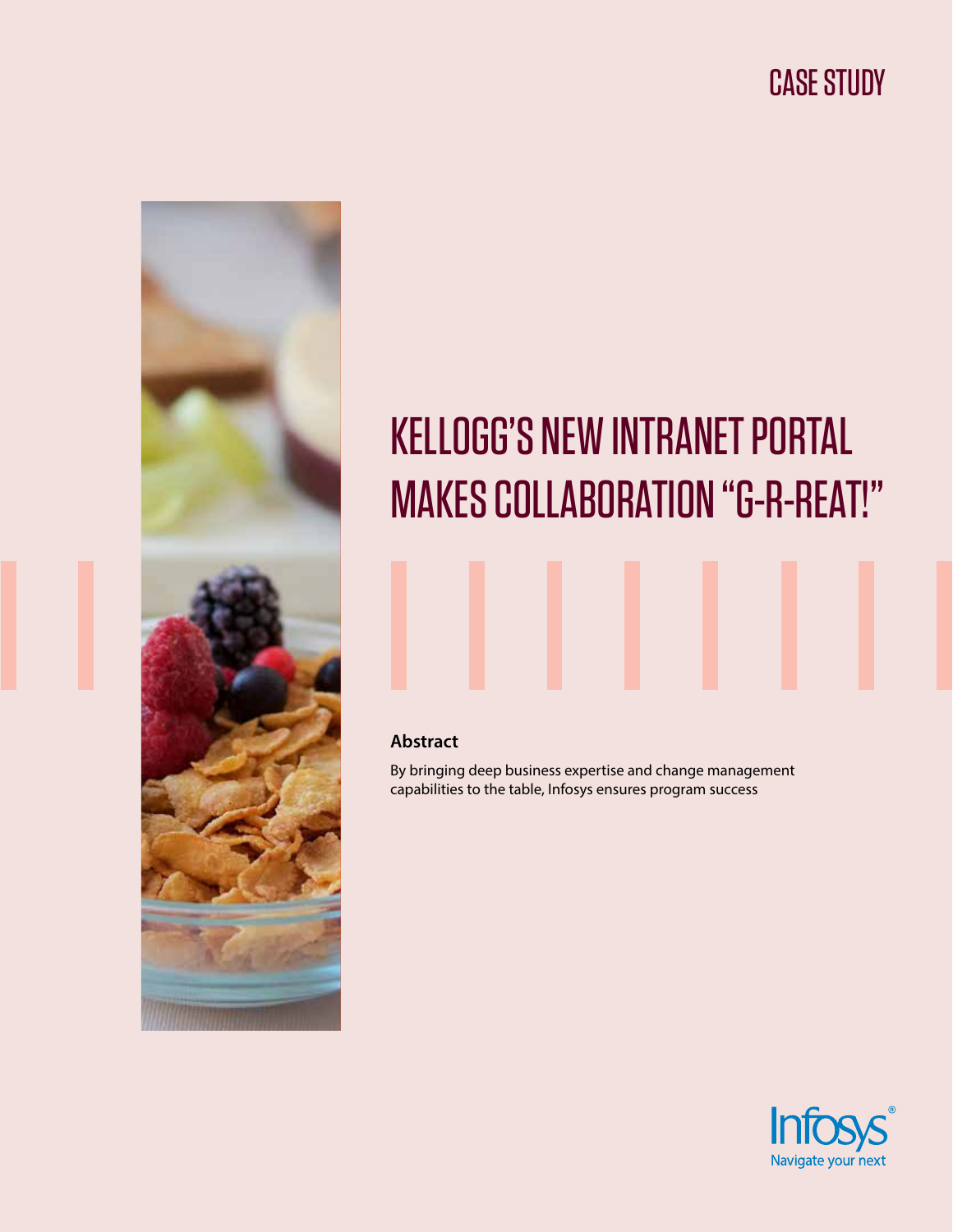

**"By helping us to both design our collaboration platform and facilitate the cultural changes required to maximize its impact and value, Infosys enabled Kellogg to achieve some of the most critical business objectives we've set in recent years. Today, we're better equipped to foster global thinking, share best practices and connect our employees across our enterprise. We are exceptionally pleased with all aspects of this program, including the spirit of collaboration and cooperation that Infosys brought to our relationship throughout the entire initiative."**

**Brian Rice, Senior Vice President and CIO, Kellogg Company**

# How can a multi-brand, global company foster true enterprise collaboration?

That's a critically important question for Kellogg Company. From the 1906 launch of its first product, Kellogg's Toasted Corn Flakes, Kellogg has a long history of delighting consumers by serving up tasty, nutritious and innovative foods. But Kellogg is also a very different company than it was a century ago. Today, it is a multinational, publicly-traded company that employs over 30,000 people and serves markets in more than 180 countries. From grain to table, Kellogg today

manages dozens of brands and hundreds of products, along with a complex global supply and distribution chain. And in the current economic climate, Kellogg was further challenged to crunch its margins despite sluggish consumer spending and rising commodities costs.

Kellogg understood that deeper enterprise collaboration was the key to solving these business challenges. Kellogg employees must connect and share information across departmental, organizational and regional boundaries. So in 2010, the company decided to launch K Connect, an intranet portal that would help drive enterprise collaboration—and it partnered with

Infosys to manage the program and lead the organizational change that would ensure its success.

# Wanted: A Culture of Connectedness

The launch of K Connect—notes Linda Stephens who, as Kellogg's Senior Director, Enterprise Portal and Collaboration, served as the project lead—coincided with a major initiative to refresh Kellogg's consumer-facing brand. Kellogg's new image, with its "Let's Make Today Great" tagline and revamped webpage, emphasizes the company's commitment to nourishing families.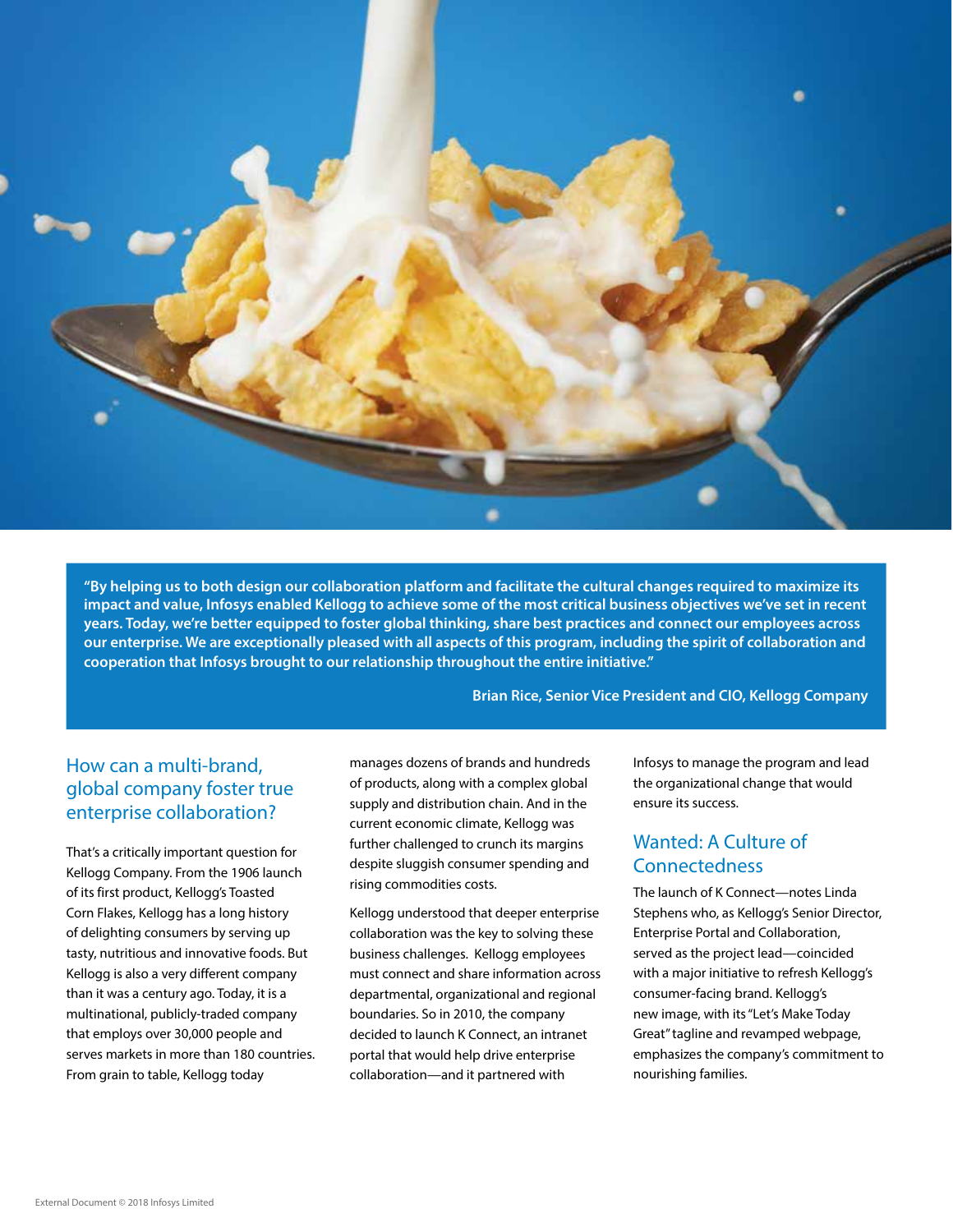"It's very people-oriented," Stephens notes.

So is K Connect. "We envisioned K Connect as a way to engage our people internally and make it easier for them to work together," Stephens explains. As an enterprise portal, K Connect would also enable Kellogg to disseminate information to its employees quickly and consistently across all of its regions and lines of business.

However, Kellogg had a number of hurdles to overcome before a userdriven K Connect could become a reality. Each of the company's regions, lines of business and departments had its own communication tools, protocols and processes. In other words, the existing IT environment actually created barriers, perpetuating the very organizational siloes that Kellogg needed to bridge.

Enter Infosys, with its extensive experience in change management, user-experience design, training, and adoption. "We chose Infosys because of its strong technical and project management capabilities," Stephens says. "We also needed the organizational change management skills Infosys brings to each project."

#### Recipe for Success

Infosys worked closely with Kellogg from the start, first identifying the business value that Kellogg aimed to realize from the program. Key priorities then included aligning the project with the business's needs and establishing new governance and retention schedules. Infosys developed and tested the portal—which it built on a Microsoft® SharePoint platform performed the migration, and moved content from over 2000 legacy databases, websites and applications. It also retired a host of legacy applications, including older instances of SharePoint and SAP portals.



# The Secret Ingredient: Managing Change

While Infosys technical experts were busy building K Connect, its change management team defined a change management and training strategy. This two-year plan promoted adoption of the new portal, and facilitated behavioral and cultural changes within Kellogg. The success of this initiative was a result of key partnerships between Kellogg business units, their IT group, and Infosys.

The Infosys training program included "lunch and learn" sessions; formal classroom and walk-in training opportunities; email and intranet announcements; and video presentations broadcast across Kellogg's CCTV (close captioned television) network, and on-site educational sessions.

Thanks to these initiatives, when the new collaboration platform was up and running, Kellogg employees were excited and aware about the tool's capabilities, and ready to take full advantage of them. "Infosys knew what needed to be done to get our people engaged," Stephens says. "And the training Infosys provided was outstanding."

#### Key Features of the K Connect Program

- Highly scalable solution, currently supporting 30,000 global employees
- Unified portal design
- Single URL and sign-on
- Persona-driven navigation and user interface
- Service isolation for partner employees
- Robust search capabilities
- Multilingual support
- Incorporates backup and disaster recovery functionality and processes

#### Crunching the Numbers

- K Connect was rolled out across 5 regions, 17 countries in just 19 weeks
- Over 2000 legacy applications replaced by single collaboration portal
- Infosys led Global Change Management and in-person training in all 5 regions